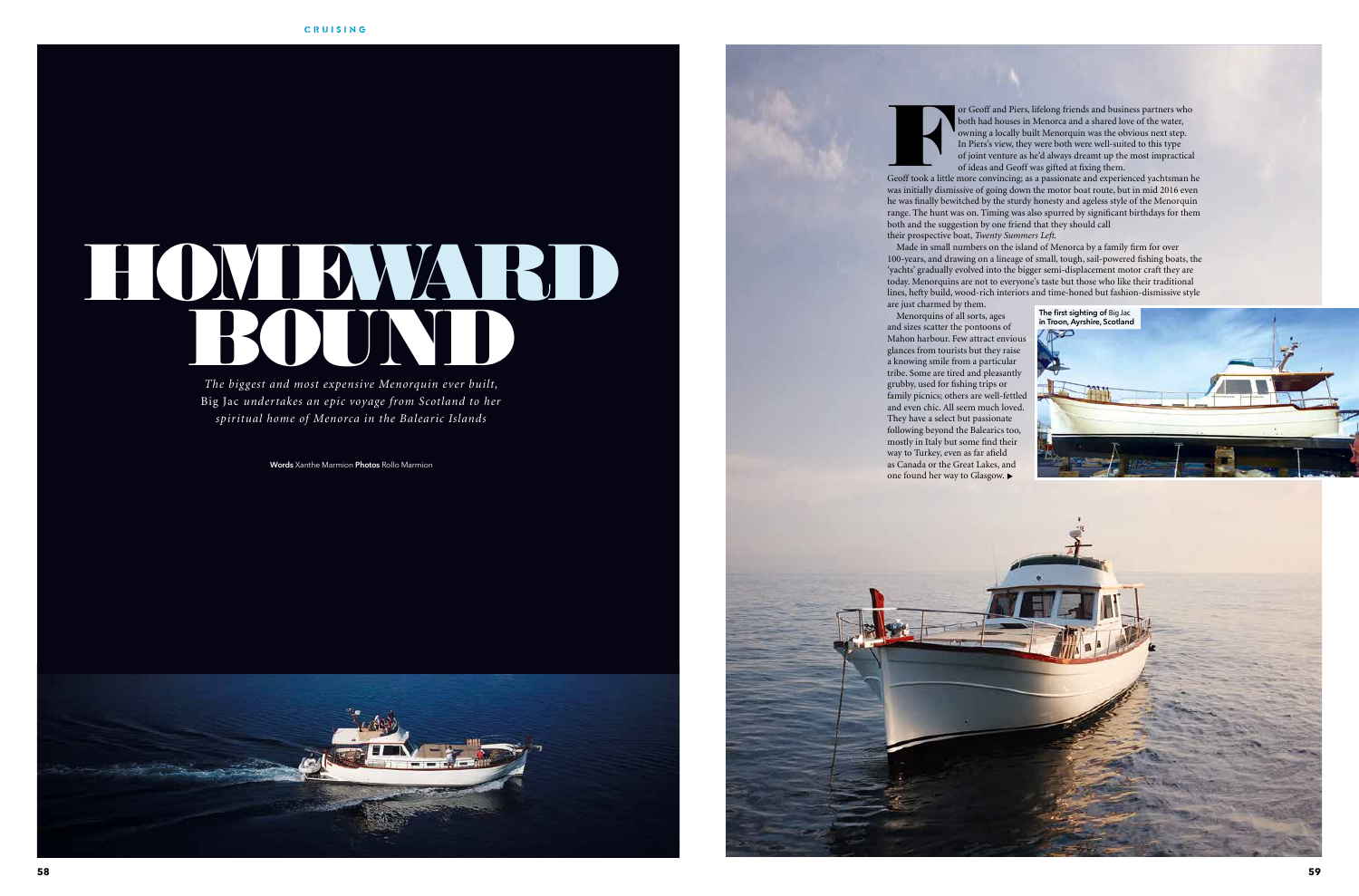

the most expensive craft ever to leave the San Lluis factory. She was one of the last made before the recession that not only gripped the world, but also finally sunk the by then private equity-owned Menorquin. It's tempting to question whether the company, which had weathered the First World War, The Great Depression, the Spanish Civil War and the Second World War, would not still be going strong if the family had not sold out in 2006. Thankfully, the brand has now been reinvented as Sasga.

*Big Jac* is a bespoke-build 180 Fly, at the time the biggest model in the Menorquin range and one of only 11 made. She's really a swan song; one of the factory's last hurrahs. Whitehulled, with a bespoke solid teak interior, she's fitted to 'owner's configuration', meaning two large ensuite cabins and a twin crew cabin forward. She's semi-displacement, powered by twin Volvo

Penta 675's, air-conditioned, teak-decked, festooned in wood and a hefty 37 tons dry. This includes washing and drying machines in a utility room, a dressing room in the master cabin, a 40hp Zodiac perched under the aft passerelle, and extended twin fuel tanks good for 600 miles.

But what on earth was she doing in Glasgow? Lifelong sailors Blair and Christina Nugent from Scotland cruised the Mediterranean with their family and then on into retirement. They had a succession of grand sailing yachts based out of Palma for many years and always had the idea that once sailing became too demanding they would buy a Menorquin. So, in 2012 they bought *Big Jac*. After a couple of years enjoying her in the Balearics they asked Iain Hunter, an experienced skipper from Arran, to deliver her to Troon, close to their home, with the plan of using her to cruise the Hebridean waters.

**Menorquins are not to everyone's taste but those** who like their traditional lines are charmed by them And Scotland is where Geoff and Piers found her in 2017. She had been fastidiously maintained with no expense spared. She had not had much use in the previous two years with only 600 hours clocked and an engine room that still looked factory fresh.



Following a first inspection in October 2017 and some hull work to eradicate localised osmosis, they finally acquired her on 31 May last year. That just left the small issue of how to get her back from Troon to Mahon – a distance of 2,300nm. What follows is the story of their own epic delivery cruise as told by Piers.

### **the voyage**

Given that Iain had already completed the same passage in the other direction two years previously, we engaged him to undertake the first part of the delivery run from Troon to Brest while we got to know our new boat. Iain and Geoff left Troon that same evening within hours of the bank transfers clearing – serviced, fuelled and with plenty of spares. Iain relayed his love



A B O V E The crew go about their various duties of cleaning and cooking with good humour and, RIGHT, in Rollo's case, sitting in the 'lotus position' on the helm seat. The calm before the rough waters ahead

of the boat and shared his knowledge, while they made passage through a foggy Irish Sea using careful radar work and stopping once in Dublin to refuel her twin 1,900-litre tanks before making land in France 30 hours after departure.

On 2 June, I joined the boat in Brest with an extra crewmember, Stephen, leaving Iain and Bill, the watchkeeper for the Brest delivery run, to return home. With Stephen helping out Geoff and I were confident of completing the rest of our voyage without bringing in another professional skipper.

When delivering *Big Jac* for the Nugents Iain had done the journey from Mallorca to Scotland in a breakneck six days and eight hours, cruising at a steady 12 knots with three short refuelling stops. Us being made of lesser stuff and with the odd work commitment to factor into the equation, we decided to do it in stages, heading first from Brest to La Coruna and then across or around the Bay of Biscay, dependent on the weather. With conditions looking settled we opted for the direct

route and for 10 hours made passage on a gentle swell, the



### CRUISING

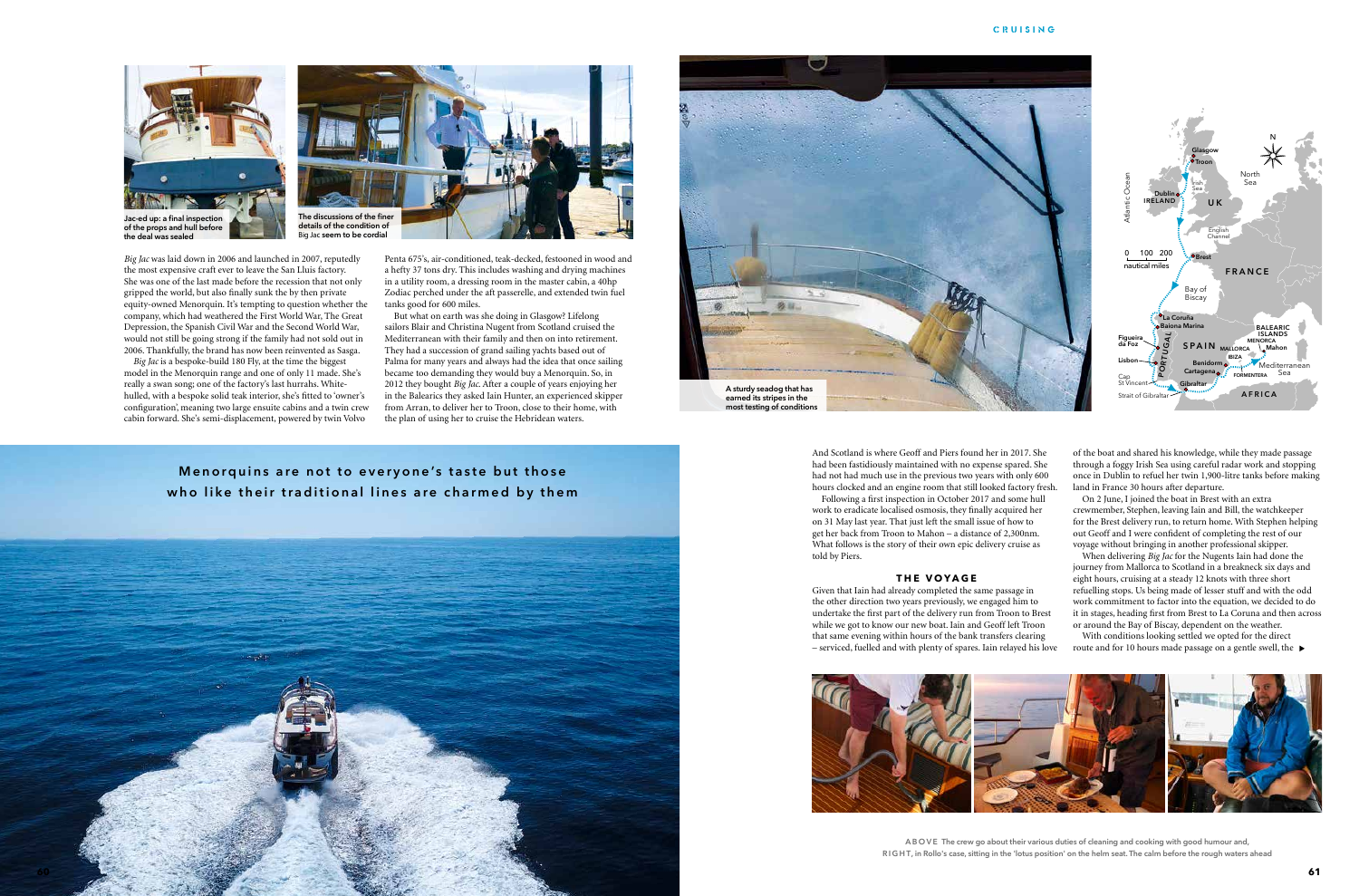boat quiet and firmly planted. Under way it has the reassuring solidity of a 4x4 vehicle but perched on a green button-back leather captain's chair in the teak-lined wheelhouse, it also feels incongruously like a gentleman's club.

We set three-hour watches. After our first meal on board when the hotplate blew the generator circuit breaker, one of remarkably few gremlins, we settled into our new home and the rhythm of our passage.

We woke to a different rhythm altogether, a low sun under an ominously inky sky. The temperature had dropped, the wind

on the starboard bow had picked up and the wipers were already fighting against a growing amount of spray. Geoff had the slightly hollow eyes of a long, stressful watch. As the sun dipped, everything was accentuated. The waves grew to 4m with the wind whipping trails of spray off the curling white tops.

Soon *Big Jac* was plunging her nose into the waves, the wheelhouse was locked down and water smacked the screens. She dug into the waves rather than slamming against them and kept up a steady 11 knots. Developing our core muscles with the pitch and yaw, we settled in for 20 hours of shift work by the glow of the instruments. This involved hourly engine inspections down the hatch with ear defenders, log updates and snatches of interrupted sleep.

## **V illainous**

We couldn't raise Baiona marina on its VHF channel at 8pm but in the small, pretty harbour right on the Spanish Portuguese border, we found a berth next to a gleaming new Fleming 72. We brought her in, with me at the helm for my first close manoeuvre, struggling a bit with *Big Jac's* momentum and the rapid power surge of her big props. We washed her and ourselves down



Critics of Menorquins like to say that these boats roll, and they certainly can. At 37 tonnes, the 180 is less susceptible than most but this weather would have tested any boat. She rolled and pitched and corkscrewed, but the sensation was of her punching through the waves rather than being pushed about by them, her deep keel and sheer weight keeping her mostly on the rails. It was reassuring to realise she was far tougher than we were. Her wheelhouse may look like a village cricket pavilion but there's no doubting her remarkably assured seaworthiness. After 20 hours of this treatment we knew we hadn't just bought a Mediterranean bathing platform, but a seriously resilient vessel with a hull appropriately rated for the Atlantic. She never missed a beat.

While La Coruna seemed to take a very long time to emerge from a radar patch into view, when we finally berthed we felt a certain elation at the crossing of such a villainous patch of water. After a restorative beer, Geoff ran for a plane while we hosed down the boat, ate fabulous tapas in the old town and fell into the deepest of sleeps before heading for the airport ourselves, leaving *Big Jac* to slumber.

> We walked into the old town, intrigued that it describes itself as 'The Venice of Portugal'. We weren't convinced that there had been many competing for this title, but Figueira does have something appealing about it. Most striking is the way it faces and embraces the sea, with vast stone paved promenades overlooking the most expansive beaches any of us had seen. They fringe the town and dominate almost every view. Posters illustrated that Figueira had been connected to Patagonia [in Argentina and Chile] before the earth's tectonic plates had shifted. This might explain the far away feel of the place.  $\blacktriangleright$

A B O V E A fuel stop in Figueira on the coast of Portugal before heading south to Gibraltar (RIGHT), but not before the engine has had a thorough inspection (CENTRE). It can get a bit dark down there, so a head torch is a useful aid

Ten days later we were back armed with fresh crew in the shape of my son Rollo and his friend Tom. We flew out on June 14 and early next morning were first on the fuel berth, heading once

# We felt as safe as houses... She showed us her toughness **and her remarkably assured seaworthiness**

again to the open sea. The weather was unseasonably cold and wet, heavily overcast and with no hint of summer warmth. It felt like October. However, by lunchtime the sun was lancing through the clouds even if we were still more concerned with the three-metre swell, which had swung directly onto our stern. Thankfully, *Big Jac* seemed to be enjoying the ride, surfing down the waves and accelerating up to 17 knots.

and then walked into the old town for sustenance and a Spain Portugal football match.

Over dinner, we decided to make Menorca in four days, and Piers booked a flight to London accordingly. That meant two night-passages, the first that night. We left the restaurant and headed back to sea.

Geoff set course for Figueira some 130 miles down the Portuguese coast. No moon, plenty of swell, lots of clutter on the radar, and the wheelhouse washed only by the red night light. Ahead of us lay a fair length of Portugal – to Lisbon, around Cap St Vincent at Europe's south-west edge, on to Gibraltar for a tax-light refuel and then 540 miles to Menorca. Easy!

By 9am we were moving past the huge empty beaches of the Figueira peninsula and by 10am we were threading through the harbour entrance and up the substantial channels past ore



depositories, massive cranes and dozens of weekend fishermen perched high on the walls. We berthed at the fuel station in the small marina, taking on sufficient fuel to get to Gibraltar with a safe margin, almost 1,000 litres, before getting permission to secure her for a couple of hours while we bought provisions.

# CRUISING



crew of Big Jac company on the voyage to Menorca